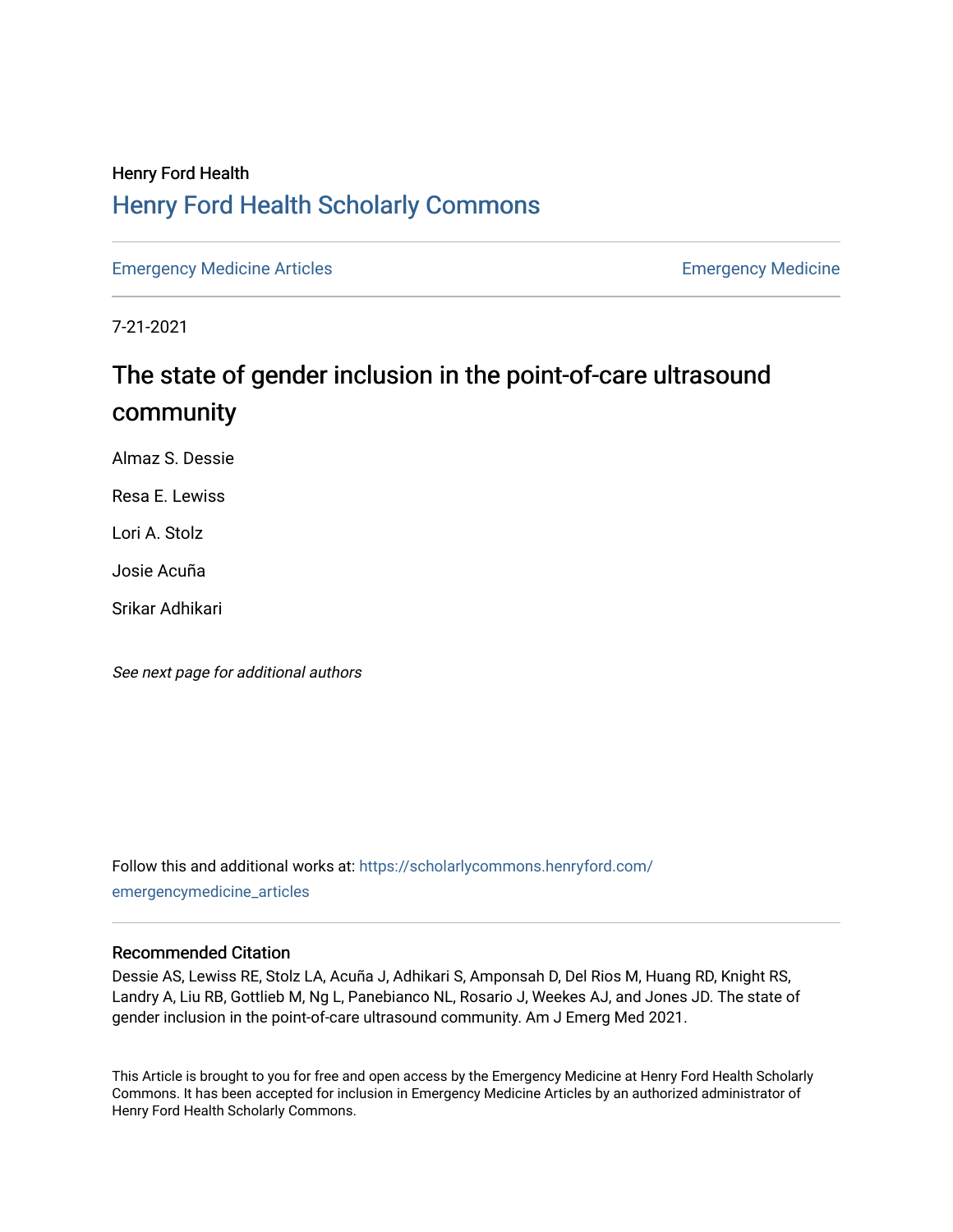## Authors

Almaz S. Dessie, Resa E. Lewiss, Lori A. Stolz, Josie Acuña, Srikar Adhikari, David Amponsah, Marina Del Rios, Rob D. Huang, R. Starr Knight, Adaira Landry, Rachel B. Liu, Michael Gottlieb, Lorraine Ng, Nova L. Panebianco, Javier Rosario, Anthony J. Weekes, and Jodi D. Jones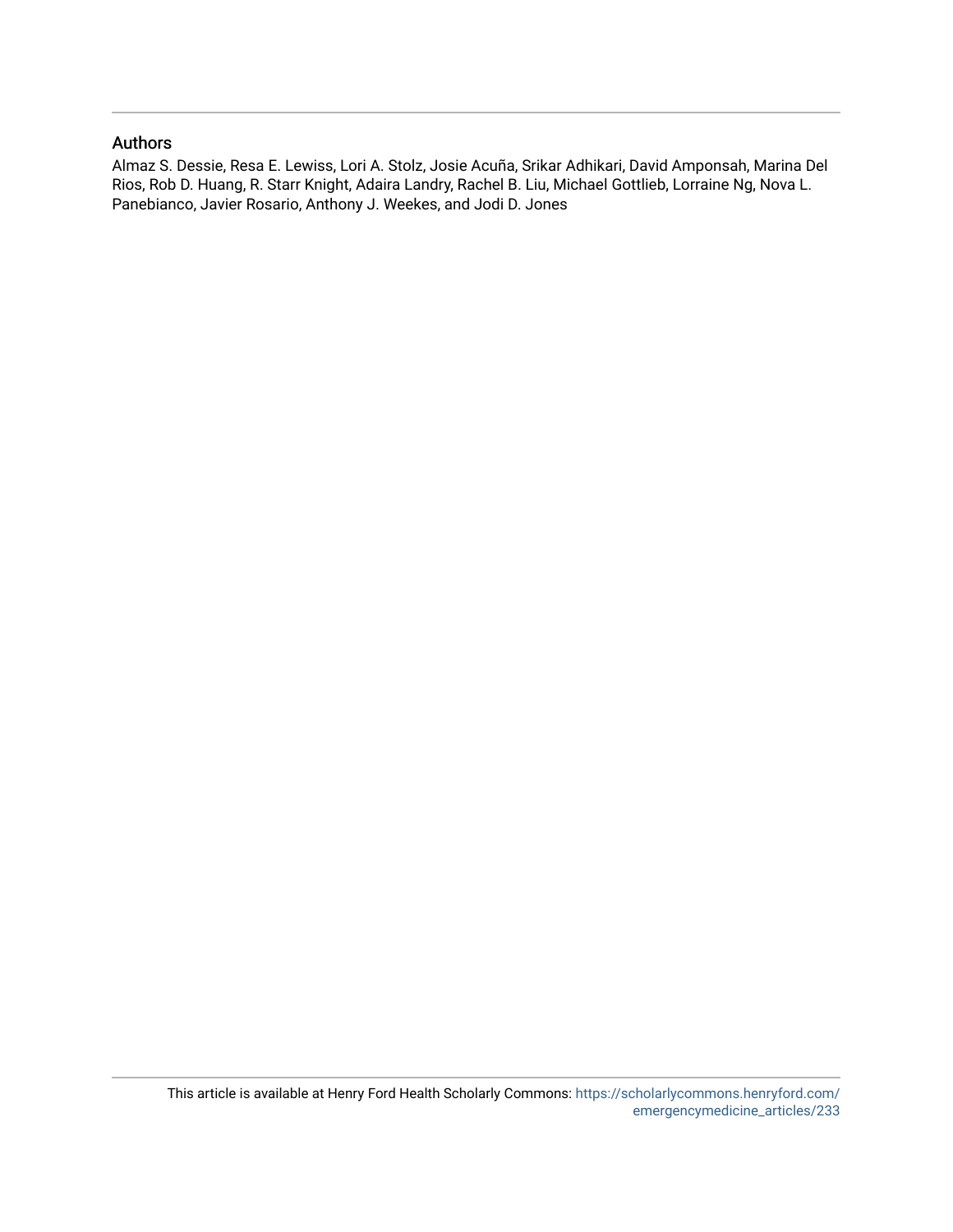# **ARTICLE IN PRESS**

[American Journal of Emergency Medicine xxx \(xxxx\) xxx](https://doi.org/10.1016/j.ajem.2021.07.021)

Contents lists available at ScienceDirect



American Journal of Emergency Medicine

journal homepage: <www.elsevier.com/locate/ajem>

#### The state of gender inclusion in the point-of-care ultrasound community

In 1994, Dr. James Mateer trained the first three American emergency point-of-care ultrasound (POCUS) fellows. Drs. Beth Thoma, Verena Valley, and Mary Beth Phelan pioneered the field at the Medical College of Wisconsin-Milwaukee (Mary Beth Phelan, personal communication, 2/2/20). Despite the historic beginning, women remain underrepresented in the field of POCUS. This paper describes the scope of gender inequity in the emergency POCUS community and offers strategies to create a more gender-inclusive environment.

The available data demonstrate a pattern of gender inequity in leadership among POCUS organizations. For example, the American College of Emergency Physicians (ACEP) has elected six women chairs out of 25 in the 25-year Emergency Ultrasound Section (EUS) history [[1](#page-3-0)]. One of 10 physician members of ACEP's Clinical Ultrasound Accreditation Program is a woman [\[2\]](#page-3-0). Internationally, the World Interactive Network Focused on Critical Ultrasound (WINFOCUS) currently has its first woman president after 15 years of leadership by seven men (Anthony Dean, personal communication, 6/19/21). Women represent 15% of the WINFOCUS board members [[3](#page-3-0)]. One-third of elected officers of the Society for Academic Emergency Medicine's Academy of Emergency Ultrasound (AEUS) have been women [[4](#page-3-0)]. Of nearly 150 Society of Clinical Ultrasound Fellowships (SCUF) programs, more than two-thirds are led by men (Patrick Hunt, personal communication, 2/10/21). Related to leadership, we found women are less frequently recipients of POCUS awards; only 24% of AEUS awards and 38% of EUS awards have been granted to women (Julie Rispoli, personal communication, 1/1/ 2021) [\[5\]](#page-3-0).

Looking more broadly, POCUS publications, conferences, and industry collaborations are all male-dominated. Two men served as the 2016 ACEP Ultrasound Guidelines editors. Women represented one-third of the author group [\[6\]](#page-3-0). Fourteen men wrote the 2014 ACEP Ultrasound Imaging Criteria Compendium, with no women contributors [[7](#page-3-0)]. Three major ultrasound journals - Journal of Ultrasound in Medicine, The Ultrasound Journal, and Journal of Clinical Ultrasound - have men as editors-inchief. Women comprise 18.5% of their editorial boards [\[8-10](#page-3-0)]. Most high-impact, multi-institutional POCUS research studies are led by men [\[11-15\]](#page-3-0). This lack of representation in research leads to additional disparities in publication. For regional and national POCUS conferences, men have outnumbered women as speakers, moderators, and course directors for decades. Similarly, the chief medical officers of most ultrasound companies are men, suggesting women are not regarded as POCUS experts [\[16-21\]](#page-3-0). This reinforces the status quo of the technology industry as a men-only space [[22\]](#page-3-0).

As the field of Emergency Medicine strives for diversity and inclusion, we need systemic change to create an equitable community of educators, researchers, and clinicians. At present, men are overrepresented as the leaders and voices of the POCUS community. To that end, we propose the following solutions.

First, we need more data to understand the scope of the problem and structure improvements. POCUS divisions and organizations should collect and report data on recruitment, promotion, leadership, awards, speaking opportunities, and salary of faculty and fellows to assess the state of gender parity [\[23](#page-3-0),[24\]](#page-3-0). Public reporting allows for identification of ongoing disparities, corrective actions, and illustration of progress. SCUF's annual benchmark survey can collect this essential information. When parity is not present, a public statement of commitment with deliberate, measurable outcomes on a specific timeline would support this intention [[25](#page-3-0)].

We recommend comprehensive efforts to increase leadership and speaking opportunities for women in POCUS. Term limits would allow women and other under-represented groups to advance to leadership positions [[26\]](#page-3-0). Similar to The Lancet and National Institutes of Health Director, POCUS organizations can develop their own "no manel" pledges that reflect their equity goals [\[25,27\]](#page-3-0). National societies and conference organizers should strive for gender parity when selecting speakers, encourage women applicants for awards, create balanced planning committees, and ensure family-friendly conferences [[28,29\]](#page-3-0). In addition, we suggest a holistic approach to selecting speakers and granting awards by considering academic niche, stage of training, prior opportunities, and diversity [\[30,31\]](#page-3-0).

To increase equity in publishing, journals should strive for better representation on editorial boards. As an example, The Lancet made a public declaration regarding gender equity and were able to achieve gender parity of their editorial advisory board within six months [[25\]](#page-3-0). POCUS journal editors can similarly solicit women as reviewers and authors for invited writing pieces and create peer-review mentorship programs to increase the diversity of their reviewers and editors [\[25,32,33\]](#page-3-0). Bias in manuscript acceptance may also be mitigated with implementation of mandatory double-blinded peer review [\[34](#page-3-0)]. First and last authors can disrupt gender inequity by seeking diverse authorship groups and promoting and citing the work of women colleagues.

POCUS fellowships provide the professional foundation for our growing community. Fellowship directors should consider equity in their recruitment and selection processes. We encourage reporting diversity-related data on fellowship websites and targeting additional recruitment resources towards women and underrepresented minority applicants. These efforts demonstrate a welcoming environment and can improve diversity in hiring [[35,36](#page-3-0)].

Achieving equity is an ethical imperative for all healthcare leaders, and should not just be the priority of women or those underrepresented in medicine [\[37](#page-3-0)]. We urge individuals, particularly those with academic and professional capital, to self-reflect and assess their role in perpetuating gender inequity [[38\]](#page-3-0). When assembling research teams, speaker panels, writing groups, and workshops, how many women are included? When nominating colleagues for awards, voting in national organization elections, or evaluating trainees, what are the criteria and how might they favor men? Commitment to gender equity requires a

<https://doi.org/10.1016/j.ajem.2021.07.021> 0735-6757/© 2021 Published by Elsevier Inc.

Please cite this article as: A.S. Dessie, R.E. Lewiss, L.A. Stolz, et al., , American Journal of Emergency Medicine, [https://doi.org/10.1016/j.](https://doi.org/10.1016/j.ajem.2021.07.021) [ajem.2021.07.021](https://doi.org/10.1016/j.ajem.2021.07.021)<br>Downloaded for Anonymous User (n/a) at Henry Ford Hospital / Henry Ford Health System (CS North America) from ClinicalKey.com by<br>Elsevier on August 30, 2021. For personal use only. No other uses without pe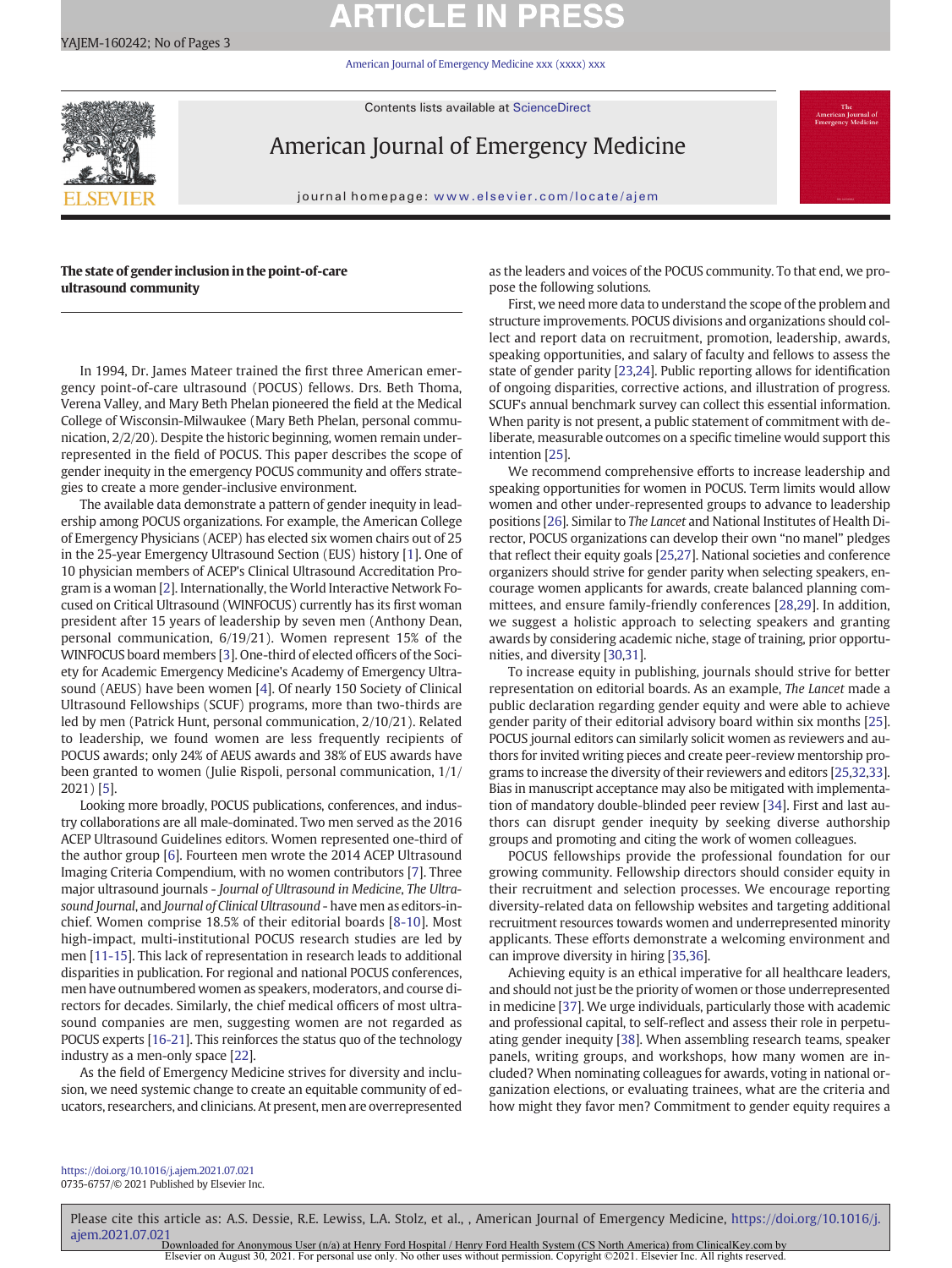# **ICLE IN**

personal investment in education, cultivation of skills needed to promote diversity, and transparency regarding successes and failures.

Emergency Medicine has reached a pivotal moment in which equity and inclusion are an urgent priority. The POCUS community is no exception to this mandate. We can level the playing field for our women colleagues. We do this by tracking data on gender parity to hold each other accountable. Women will be invited to speak on panels and serve on editorial boards. We need to ensure that women have a seat at any table where decisions are being made. As a community, we believe in equitable change.

#### Support

None.

#### Prior presentations

None.

#### Declarations of interest

ASD, JA, SA, DA, MDR, RDH, RSK, MG, LN, NLP, JR, LAS, and JJ report no conflicts of interest.

RBL has received funding personally from Philips Healthcare and Butterfly Network, Inc. for consulting.

AL has received funding personally from EchoNous for consulting.

AJW reports grant money from the Agency for Healthcare Research and Quality to conduct research conceived and written by Anthony J Weekes MD MSc from Carolinas Medical Center at Atrium Health.

AJW reports grant money to Atrium Health to conduct research conceived and sponsored by Scanwell Health, Inc.

REL serves on the medical advisory board of Echonous.

REL is an uncompensated consultant for FeminEM.

#### References

- [1] Emergency Ultrasound Section. [https://www.acep.org/how-we-serve/sections/](https://www.acep.org/how-we-serve/sections/emergency-ultrasound/) [emergency-ultrasound/.](https://www.acep.org/how-we-serve/sections/emergency-ultrasound/) [accessed 11 July 2021].
- [2] ACEP. Clinical Ultrasound Accreditation Program. [https://www.acep.org/by](https://www.acep.org/by-medical-focus/ultrasound/cuap/team-members/)[medical-focus/ultrasound/cuap/team-members/](https://www.acep.org/by-medical-focus/ultrasound/cuap/team-members/). [accessed 14 June 2021].
- [3] WINFOCUS About Us. [https://www.winfocus.org/about-us/.](https://www.winfocus.org/about-us/) [accessed 14 June 2021].
- [4] SAEM AEUS Past Leaders. [https://www.saem.org/about-saem/academies-interest](https://www.saem.org/about-saem/academies-interest-groups-affiliates2/aeus/about-aeus/aeus-executive-committee/past-leaders)groups-affi[liates2/aeus/about-aeus/aeus-executive-committee/past-leaders](https://www.saem.org/about-saem/academies-interest-groups-affiliates2/aeus/about-aeus/aeus-executive-committee/past-leaders). [accessed 11 July 2021].
- [5] AEUS Awards Recipients. [https://www.saem.org/about-saem/academies-interest](https://www.saem.org/about-saem/academies-interest-groups-affiliates2/aeus/about-aeus/grants-awards/aeus-awards-recipients)groups-affi[liates2/aeus/about-aeus/grants-awards/aeus-awards-recipients](https://www.saem.org/about-saem/academies-interest-groups-affiliates2/aeus/about-aeus/grants-awards/aeus-awards-recipients). [accessed 14 June 2021].
- [6] [Ultrasound Guidelines:. Emergency, point-of-care and clinical ultrasound Guidelines](http://refhub.elsevier.com/S0735-6757(21)00587-8/rf0030) [in medicine. Ann Emerg Med. 2017;69:e27](http://refhub.elsevier.com/S0735-6757(21)00587-8/rf0030)–54.
- [7] [Emergency Ultrasound Imaging Criteria Compendium. Ann Emerg Med. 2016;68:](http://refhub.elsevier.com/S0735-6757(21)00587-8/rf0035) [e11](http://refhub.elsevier.com/S0735-6757(21)00587-8/rf0035)–48.
- [8] Journal of Ultrasound in Medicine Editorial Board. [https://onlinelibrary.wiley.com/](https://onlinelibrary.wiley.com/page/journal/15509613/homepage/editorialboard.html) [page/journal/15509613/homepage/editorialboard.html](https://onlinelibrary.wiley.com/page/journal/15509613/homepage/editorialboard.html). [accessed 16 June 2021].
- [9] The Ultrasound Journal Editorial Board. [https://theultrasoundjournal.springeropen.](https://theultrasoundjournal.springeropen.com/about/editorial-board) [com/about/editorial-board.](https://theultrasoundjournal.springeropen.com/about/editorial-board) [accessed 16 June 2021].
- [10] Journal of Clinical Ultrasound Editorial Board. [https://onlinelibrary.wiley.com/page/](https://onlinelibrary.wiley.com/page/journal/10970096/homepage/editorialboard.html) [journal/10970096/homepage/editorialboard.html](https://onlinelibrary.wiley.com/page/journal/10970096/homepage/editorialboard.html). [accessed 16 June 2021].
- [11] [Gaspari R, Weekes A, Adhikari S, Noble VE, Nomura JT, Theodoro D, et al. Emergency](http://refhub.elsevier.com/S0735-6757(21)00587-8/rf0055) [department point-of-care ultrasound in out-of-hospital and in-ED cardiac arrest. Re](http://refhub.elsevier.com/S0735-6757(21)00587-8/rf0055)[suscitation. 2016;109:33](http://refhub.elsevier.com/S0735-6757(21)00587-8/rf0055)–9.
- [12] Gaspari R., Weekes A., Adhikari S., Noble V., Nomura J.T., Theodoro D., et al. A retrospective study of pulseless electrical activity, bedside ultrasound identifies interventions during resuscitation associated with improved survival to hospital admission. A REASON Study. Resuscitation. 2017;120:103–7. [https://doi.org/10.1016/j.resusci](https://doi.org/10.1016/j.resuscitation.2017.09.008)[tation.2017.09.008](https://doi.org/10.1016/j.resuscitation.2017.09.008).
- [13] Pulmonary Embolism Short-term Clinical Outcomes Registry. [https://clinicaltrials.](https://clinicaltrials.gov/ct2/show/NCT02883491) [gov/ct2/show/NCT02883491.](https://clinicaltrials.gov/ct2/show/NCT02883491) [accessed 15 June 2021].
- [14] [Milling Jr TJ, Rose J, Briggs WM, Birkhahn R, Gaeta TJ, Bove JJ, et al. Randomized, con](http://refhub.elsevier.com/S0735-6757(21)00587-8/rf0070)[trolled clinical trial of point-of-care limited ultrasonography assistance of central ve](http://refhub.elsevier.com/S0735-6757(21)00587-8/rf0070)[nous cannulation: the third sonography outcomes assessment program \(SOAP-3\)](http://refhub.elsevier.com/S0735-6757(21)00587-8/rf0070) [trial. Crit Care Med. 2005;33:1764](http://refhub.elsevier.com/S0735-6757(21)00587-8/rf0070)–9.
- [15] [Melniker LA, Leibner E, McKenney MG, Lopez P, Briggs WM, Mancuso CA. Random](http://refhub.elsevier.com/S0735-6757(21)00587-8/rf0075)[ized controlled clinical trial of point-of-care, limited ultrasonography for trauma in](http://refhub.elsevier.com/S0735-6757(21)00587-8/rf0075)

<span id="page-3-0"></span>A.S. Dessie, R.E. Lewiss, L.A. Stolz et al. American Journal of Emergency Medicine xxx (xxxx) xxx

the emergency department: the fi[rst sonography outcomes assessment program](http://refhub.elsevier.com/S0735-6757(21)00587-8/rf0075) [trial. Ann Emerg Med. 2006;48:227](http://refhub.elsevier.com/S0735-6757(21)00587-8/rf0075)–35.

- [16] About Us Clarius Mobile Health. [https://clarius.com/about/.](https://clarius.com/about/) [accessed 14 June 2021].
- [17] Echonous Leadership. [https://echonous.com/en\\_us/about/leadership](https://echonous.com/en_us/about/leadership). [accessed 15 June 2021].
- [18] [Miles SA, Watkins MD. The leadership team. Harv Bus Rev. 2007;85:90](http://refhub.elsevier.com/S0735-6757(21)00587-8/rf0090)-8.
- [19] Butterfly Company Profile. [https://www.tedmed.com/hives/pro](https://www.tedmed.com/hives/profilepartner?id=738875)filepartner?id=73 [8875](https://www.tedmed.com/hives/profilepartner?id=738875). [accessed 14 June 2021].
- [20] Use of Point of Care Ultrasound During a Global Health Crisis. [https://www.](https://www.gehealthcare.com/article/use-of-point-of-care-ultrasound-during-a-global-health-crisis) [gehealthcare.com/article/use-of-point-of-care-ultrasound-during-a-global-health](https://www.gehealthcare.com/article/use-of-point-of-care-ultrasound-during-a-global-health-crisis)[crisis.](https://www.gehealthcare.com/article/use-of-point-of-care-ultrasound-during-a-global-health-crisis) [accessed 14 June 2021].
- [21] BRIEF-Philips appoints Jan Kimpen as chief medical officer. [https://www.reuters.](https://www.reuters.com/article/idUSFWN12401S20151005;) [com/article/idUSFWN12401S20151005;;](https://www.reuters.com/article/idUSFWN12401S20151005;) 2015. [accessed 14 June 2021].
- [22] A. Women in tech. The facts (2016 update). [https://ncwit.org/resource/thefacts/;](https://ncwit.org/resource/thefacts/) 2021. [accessed 12 July 2021].
- [23] [Jagsi R, Butterton JR, Starr R, Tarbell NJ. A targeted intervention for the career devel](http://refhub.elsevier.com/S0735-6757(21)00587-8/rf0115)[opment of women in academic medicine. Arch Intern Med. 2007;167:343](http://refhub.elsevier.com/S0735-6757(21)00587-8/rf0115)–5.
- [24] [Laver KE, Prichard IJ, Cations M, Osenk I, Govin K, Coveney JD. A systematic review of](http://refhub.elsevier.com/S0735-6757(21)00587-8/rf0120) [interventions to support the careers of women in academic medicine and other dis](http://refhub.elsevier.com/S0735-6757(21)00587-8/rf0120)[ciplines. BMJ Open. 2018;8:e020380.](http://refhub.elsevier.com/S0735-6757(21)00587-8/rf0120)
- [25] The Editors Of the Lancet Group. The Lancet Group's commitments to gender equity and diversity. Lancet. 2019;394:452–3. [https://doi.org/10.1016/s0140-6736\(19\)](https://doi.org/10.1016/s0140-6736(19)31797-0) [31797-0.](https://doi.org/10.1016/s0140-6736(19)31797-0)
- [26] [Beeler WH, Mangurian C, Jagsi R. Unplugging the pipeline a call for term limits in](http://refhub.elsevier.com/S0735-6757(21)00587-8/rf0130) [academic medicine. N Engl J Med. 2019;381:1508](http://refhub.elsevier.com/S0735-6757(21)00587-8/rf0130)–11.
- [27] Time to end the Manel tradition. [https://www.nih.gov/about-nih/who-we-are/nih](https://www.nih.gov/about-nih/who-we-are/nih-director/statements/time-end-manel-tradition;)[director/statements/time-end-manel-tradition;](https://www.nih.gov/about-nih/who-we-are/nih-director/statements/time-end-manel-tradition;); 2019. [accessed 15 June 2021].
- [28] [Martin JL. Ten simple rules to achieve conference speaker gender balance. PLoS](http://refhub.elsevier.com/S0735-6757(21)00587-8/rf0140) [Comput Biol. 2014;10:e1003903.](http://refhub.elsevier.com/S0735-6757(21)00587-8/rf0140)
- [29] Australian Cognitive Neuroscience Society Equity & Diversity Policy. [https://www.](https://www.acns.org.au/wp-content/uploads/2018/08/ACNS_Equity_Diversity_Policy_Final_Nov2016.pdf;) [acns.org.au/wp-content/uploads/2018/08/ACNS\\_Equity\\_Diversity\\_Policy\\_Final\\_](https://www.acns.org.au/wp-content/uploads/2018/08/ACNS_Equity_Diversity_Policy_Final_Nov2016.pdf;) [Nov2016.pdf;](https://www.acns.org.au/wp-content/uploads/2018/08/ACNS_Equity_Diversity_Policy_Final_Nov2016.pdf;); 2016. [accessed 14 June 2021].
- [30] [Vallence A-M, Hinder MR, Fujiyama H. Data-driven selection of conference speakers](http://refhub.elsevier.com/S0735-6757(21)00587-8/rf0150) based on scientifi[c impact to achieve gender parity. PLoS One. 2019;14:e0220481.](http://refhub.elsevier.com/S0735-6757(21)00587-8/rf0150)
- [31] [Klein RS, Voskuhl R, Segal BM, Dittel BN, Lane TE, Bethea JR, et al. Speaking out about](http://refhub.elsevier.com/S0735-6757(21)00587-8/rf0155) [gender imbalance in invited speakers improves diversity. Nat Immunol. 2017;18:](http://refhub.elsevier.com/S0735-6757(21)00587-8/rf0155) [475](http://refhub.elsevier.com/S0735-6757(21)00587-8/rf0155)–8.
- [32] Heckenberg A, Druml C. Gender aspects in medical publication the wiener klinische Wochenschrift. Wien Klin Wochenschr. 2010;122:141–5. [https://doi.org/](https://doi.org/10.1007/s00508-010-1302-8) [10.1007/s00508-010-1302-8.](https://doi.org/10.1007/s00508-010-1302-8)
- [33] [Callaham M. Gender Bias and Peer Review: Annals Seeks Greater Diversity. Ann](http://refhub.elsevier.com/S0735-6757(21)00587-8/rf0165) [Emerg Med. 2019;74:736](http://refhub.elsevier.com/S0735-6757(21)00587-8/rf0165)–9.
- [34] [Budden AE, Tregenza T, Aarssen LW, Koricheva J, Leimu R, Lortie CJ. Double-blind re](http://refhub.elsevier.com/S0735-6757(21)00587-8/rf0170)[view favours increased representation of female authors. Trends Ecol Evol. 2008;23:](http://refhub.elsevier.com/S0735-6757(21)00587-8/rf0170) 4–[6.](http://refhub.elsevier.com/S0735-6757(21)00587-8/rf0170)
- [35] [Garrick JF, Perez B, Anaebere TC, Craine P, Lyons C, Lee T. The diversity snowball ef](http://refhub.elsevier.com/S0735-6757(21)00587-8/rf0175)[fect: the quest to increase diversity in emergency medicine: a case study of High](http://refhub.elsevier.com/S0735-6757(21)00587-8/rf0175)land'[s emergency medicine residency program. Ann Emerg Med. 2019;73:639](http://refhub.elsevier.com/S0735-6757(21)00587-8/rf0175)–47.
- [36] [Capers Q, McDougle L, Clinchot DM. Strategies for achieving diversity through med](http://refhub.elsevier.com/S0735-6757(21)00587-8/rf0180)[ical school admissions. J Health Care Poor Underserved. 2018;29:9](http://refhub.elsevier.com/S0735-6757(21)00587-8/rf0180)–18.
- [37] #BeEthical A Call to Healthcare Leaders: Ending Gender Workforce Disparities is an Ethical Imperative. [https://sheleadshealthcare.com/wp-content/uploads/2018/10/](https://sheleadshealthcare.com/wp-content/uploads/2018/10/Be_Ethical_Campaign_101418.pdf;) [Be\\_Ethical\\_Campaign\\_101418.pdf;](https://sheleadshealthcare.com/wp-content/uploads/2018/10/Be_Ethical_Campaign_101418.pdf;); 2018. [accessed 14 June 2021].
- [38] [Cooper LA, Beach MC, Williams DR. Confronting bias and discrimination in health](http://refhub.elsevier.com/S0735-6757(21)00587-8/rf0190) care—[when silence is not golden. JAMA Intern Med. 2019;179:1686](http://refhub.elsevier.com/S0735-6757(21)00587-8/rf0190)–7.

#### Almaz S. Dessie MD

Columbia University Vagelos College of Physicians & Surgeons, Department of Emergency Medicine, 630 W 168th St, New York, NY 10032, United States of America

⁎Corresponding author at: Columbia University Vagelos College of Physicians & Surgeons, Department of Emergency Medicine, 630 W 168th St, New York, NY 10032, United States of America E-mail addresses: almazdessie@gmail.com, ad3463@columbia.edu

#### Resa E. Lewiss MD

Thomas Jefferson University, Department of Emergency Medicine, 130 South 9th Street, Philadelphia, PA 19107, United States of America

#### Lori A. Stolz MD

University of Cincinnati, Department of Emergency Medicine, 3230 Eden Ave, Cincinnati, OH 45267, United States of America

#### Josie Acuña MD

University of Arizona, Department of Emergency Medicine, 1501 N Campbell Ave, Tucson, AZ 85724, United States of America